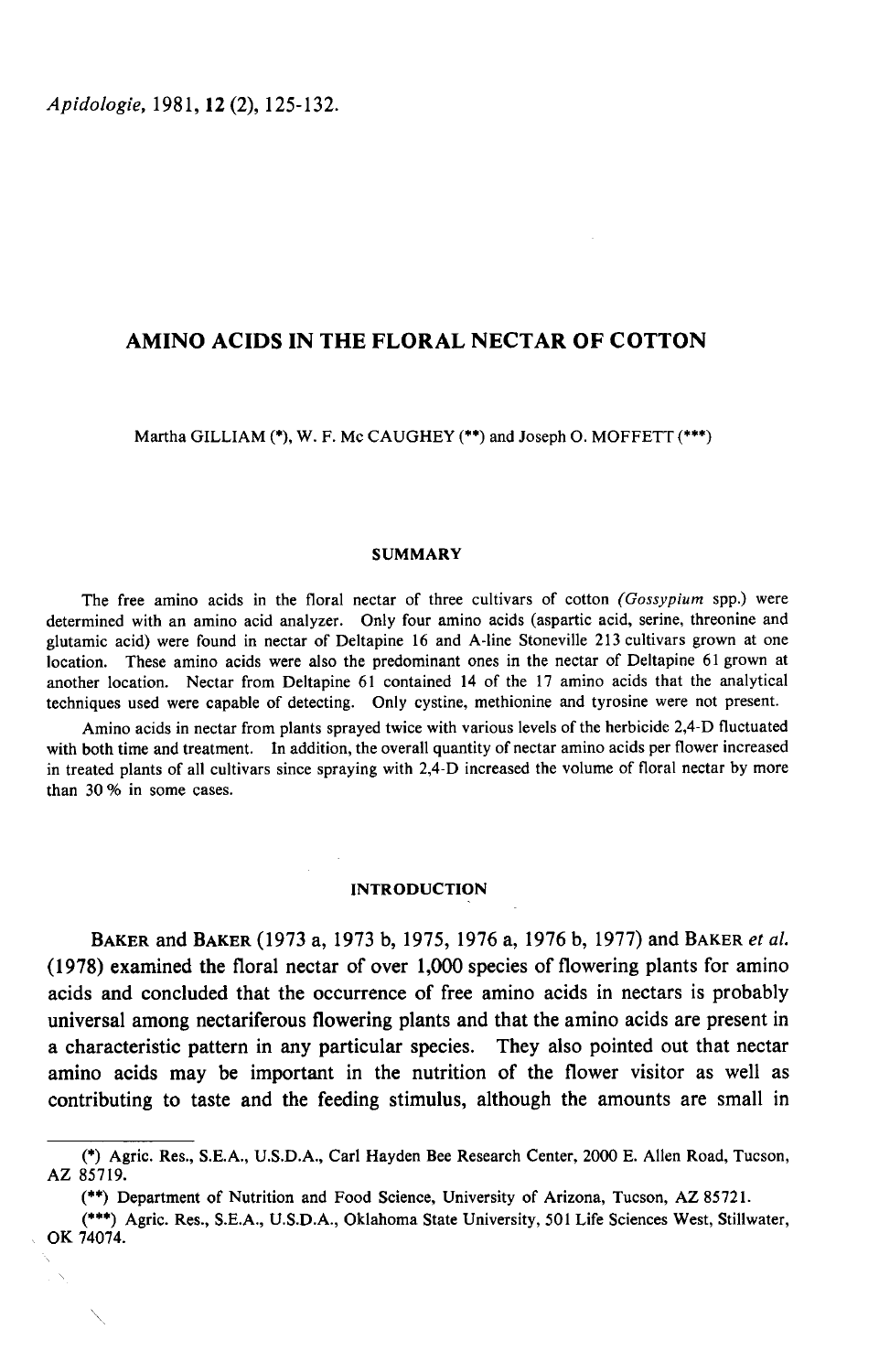comparison to the concentration of sugars. Usually alanine, arginine, serine, proline comparison to the concentration of sugars. Usually alanine, arginine, serine, proline<br>and glycine are the most common amino acids in nectar (BAKER et al.,<br>1978). Butterfu pollinated flowers seem to produce postage containi 1978). Butterfly-pollinated flowers seem to produce nectar containing higher concentrations of amino acids more consistently than do bee-visited flowers, a difference attributed to the utilization by bees of pollen as an alternative source of amino acids.

To our knowledge, the amino acids in the floral nectar of cotton (Gossypium spp.) have not been determined, although CLARK and LUKEFAHR (1956), using paper chromatography, failed to find amino acids in Gossypium extrafloral nectar. However, MOUND (1962) detected two ninhydrin-positive substances on paper chromatograms of have not been determined, although CLARK and LUKEFAHR (1956), using paper<br>chromatography, failed to find amino acids in *Gossypium* extrafloral nectar. However,<br>MOUND (1962) detected two ninhydrin-positive substances on pa gas and thin layer chromatography, found 24 free amino acids in extrafloral nectar of extrafloral nectar from G. barbadense L., and HANNY and ELMORE (1974), using both gas and thin layer chromatography, found 24 free amino acids in extrafloral nectar of G. hirsutum L. YOKOHAMA (1978), without giving data, concentration of amino acids in extrafloral nectar of G. hirsutum.

BAKER et al. (1978) examined 21 species of tropical- and temperate-zone flowering plants and found that extrafloral nectar had a different amino acid complement from floral nectar even when both were produced on the same plant. They stated that this difference was not surprising since floral and extrafloral nectars feed a different range of animals, pollinators at the flowers and often ants and wasps at the extrafloral nectaries. Certain amino acids, particularly the cysteine group, lysine, asparagine and tyrosine, are more frequently represented in extrafloral nectars than in floral nectars.

In many areas, cotton is considered a major honey plant. Moreover, cotton is benefited by bees by greater lint and seed production, decreased time for harvest, fewer motes, better lint, and improved qualities in the offspring (McGREGOR, 1976). Honey bees are probably the insect species that will be used in most cases to pollinate the male sterile flowers in the production of hybrid cotton seed. Even though honey bees visit cotton flowers primarily to collect nectar and rarely collect cotton pollen, the pollen grains adhere to the hairs of the bees collecting nectar and are transferred to the stigma of sterile flowers in the production of hybrid cotton seed. Even though honey bees visit cotton flowers primarily to collect nectar and rarely collect cotton pollen, the pollen grains adhere to the hairs of the bees collectin showed that floral visits by honey bees resulted in increased boll set, heavier bolls, more seeds per boll and more cotton seed per flower.

Therefore, because of the importance of floral nectar in attracting honey bees to the flower for pollination, we analyzed the nectar of three cultivars for amino more seeds per boll and more cotton seed per flower.<br>Therefore, because of the importance of floral nectar in attracting honey bees to<br>the flower for pollination, we analyzed the nectar of three cultivars for amino<br>acids. 2,4-D increased the volume of floral nectar of several cotton cultivars in Arizona, we also analyzed nectar from cotton plants sprayed with 2,4-D that were used by them.

# MATERIALS AND METHODS

Details of procedures used to spray cotton plants and collect floral nectar are given by MOFFETT et al. (1980). Briefly, the amine form of 2,4-D was applied at the rate of 187 liters per hectare. In 1975, two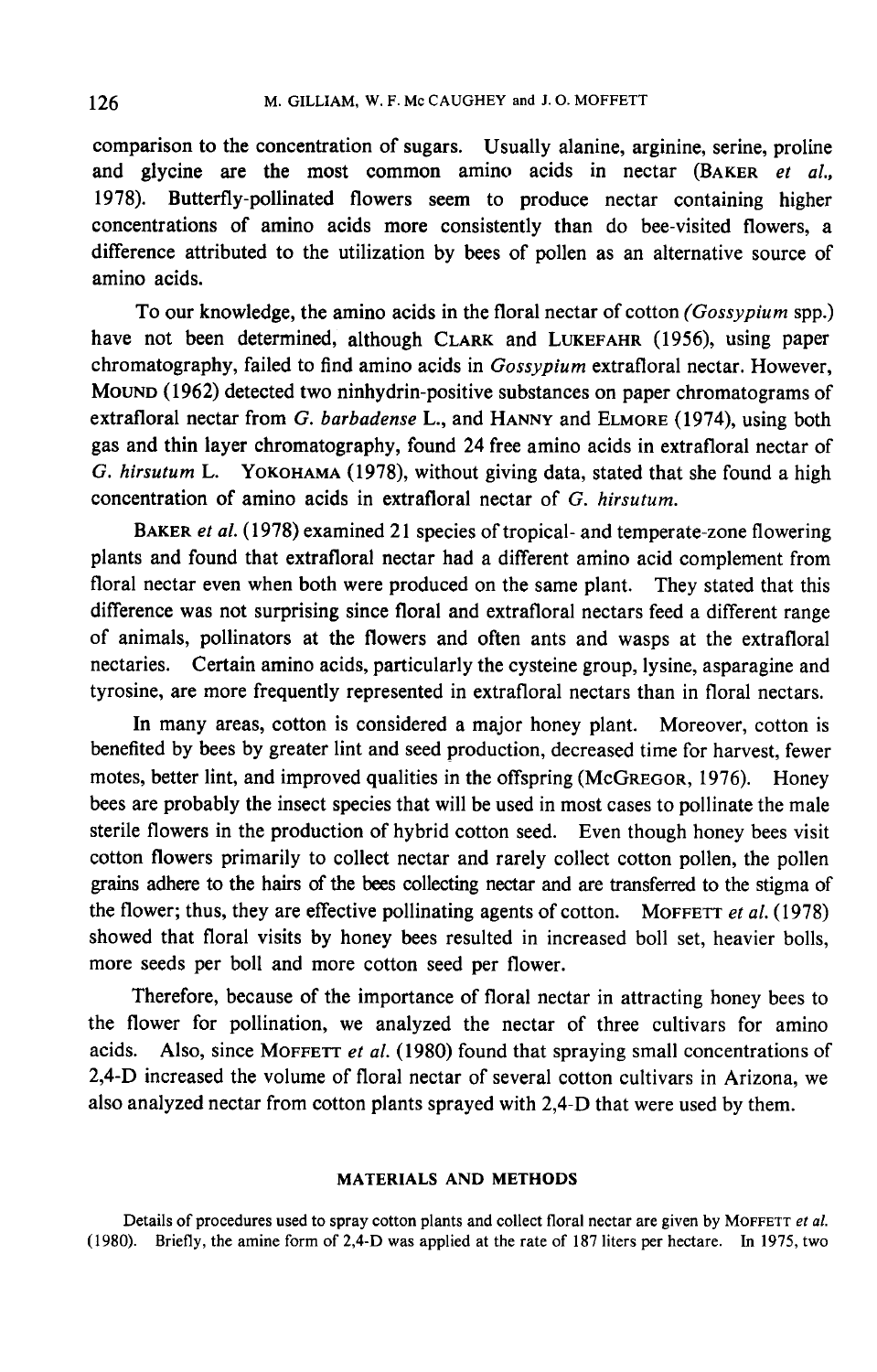cultivars of cotton growing on the University of Arizona Agricultural Experimental Farm at Marana were sprayed with 2,4-D applied in 4 concentrations (0.01, 0.1, 1.0 and 10 ppm) on June 23 and July 14. One of the cultivars sprayed was Deltapine 16 (G. hirsutum L.) and the other was an A-line Stoneville 213 AMINO ACIDS IN COTTON NECTAR 127<br>cultivars of cotton growing on the University of Arizona Agricultural Experimental Farm at Marana were<br>sprayed with 2,4-D applied in 4 concentrations (0.01, 0.1, 1.0 and 10 ppm) on June 23 containing cytoplasm from G. harknessii BRANDEGEE. This genotype was developed by Lee Stith of the University of Arizona from the male sterile Deltapine 8 stock with G. harknessii cytoplasm released by MEYER (1973). Also, that were beginning to flower at Sacaton, Arizona. Matching unsprayed check plots were used in all tests.

All nectar samples were collected from cotton flowers that had been bagged the previous day in the late bud stage. Cotton flowers normally bloom for only one day, opening in the morning and closing in the late afternoon, at which time the petals fold together so that the floral nectar is no longer accessible to the bees. Nectar was drawn from the nectaries into  $10-\mu l$  pipets. All samples were collected after 1 p.m. Mountain Standard Time since the amount of nectar produced by cotton flowers increased in almost a linear manner from a low point at  $9:00$  a.m. to a peak that occurred about  $4:00$  p.m. (MOFFETT et al., 1976).

In the 1975 test, nectar samples were collected on July 15, July 22, July 29 and Aug. 22. In 1976, samples were collected on Aug. 12 and 13. All the capillary tubes were sealed with Critoseal (1), placed in vials on dry ice for transport to the laboratory and stored at 4 °C until analyzed.

Since the protein content of the nectar samples was negligible as determined by the microkjeldahl technique (KIRK, 1950), hydrolysis was unnecessary. The samples were weighed in tared centrifuge tubes and a pH 2.2 citrate buffer was added to give a final volume of 2 ml per sample. It was usually not necessary to filter the samples. The free amino acids were then determined on a Beckman Model 121 amino acid analyzer (SPACKMAN, 1963). amino acid analyzer (SPACKMAN, 1963).<br>Since the protein content of the nectar<br>technique (KIRK, 1950), hydrolysis was unneed a  $pH$  2.2 citrate buffer was added to g<br>necessary to filter the samples. The free an<br>amino acid

### RESULTS

Tables 1, 2 and 3 show the amino acids found in the floral nectar of the 3 cultivars of cotton. Only 4 amino acids (aspartic acid, serine, threonine and glutamic acid) were found in the nectar of Deltapine 16 and A-line Stoneville 213 grown at Marana (Tabl. 1 and 2) and these amino acids were also the predominant ones in the nectar of Deltapine 61 grown at Sacaton. Deltapine 61 nectar contained less ammonia than Deltapine 16 or the A-line. However, nectar from this cultivar contained 14 of the 17 amino acids that our analytical techniques were capable of detecting (Tabl. 3). Only cystine, methionine and tyrosine were absent.

In Deltapine 16 nectar (Tabl. 1), the amount of ammonia generally decreased with increasing concentrations of 2,4-D. Also, the levels of ammonia showed a general decrease with time in both the control and all treatment groups. Glutamic acid was found only in nectar from plants that were treated with 0.1 ppm or higher concentrations of 2,4-D, and threonine was found only in plants treated with 2,4-D with one exception. Fluctuations in aspartic acid levels occurred with both treatment and time and variations were also noted in serine levels. In all cases the levels of ammonia plus amino acids were highest in the control groups and lowest in nectars

<sup>(1)</sup> Mention of a proprietary product or company name in this paper does not constitute an endorsement of this product by the U.S.D.A.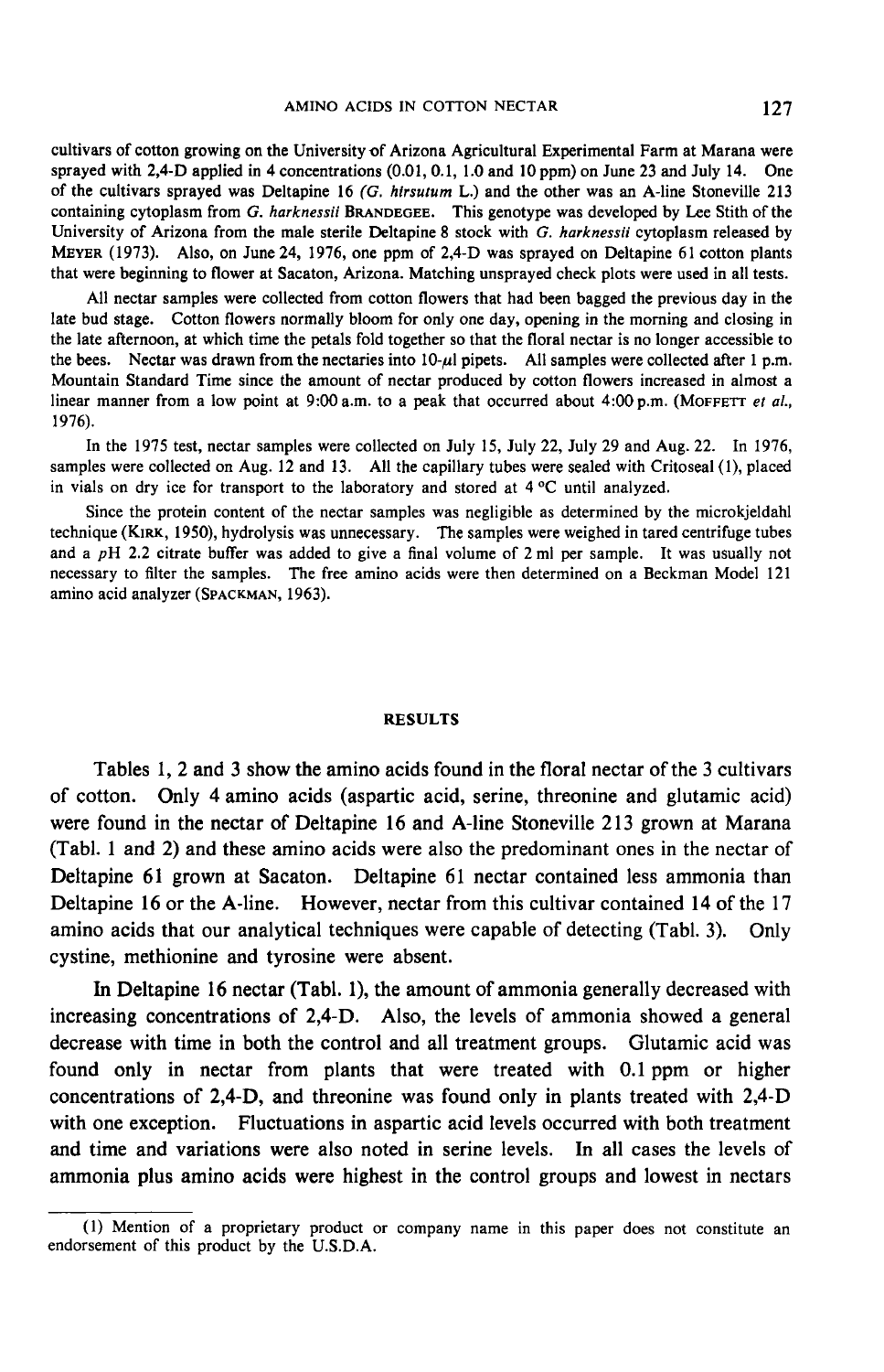| Date of<br>collection                                 | Ppm $2,4$ -D<br>( | Ammonia and amino acids |       |      |      |      |  |
|-------------------------------------------------------|-------------------|-------------------------|-------|------|------|------|--|
|                                                       |                   | NH <sub>3</sub>         | Asp   | Thr  | Ser  | Glu  |  |
| 7/15/75                                               | $\mathbf 0$       | 20.12                   | 7.25  |      |      |      |  |
|                                                       | 0.01              | 7.18                    | 6.27  |      | 2.21 |      |  |
|                                                       | 0.1               | 3.39                    | 5.54  | 0.17 | 2.80 | 0.91 |  |
|                                                       | 1.0               | 2.99                    | 9.30  | 0.40 | 5.42 | 1.10 |  |
|                                                       | 10.0              | 2.32                    | 12.58 | 0.16 | 2.34 | 0.46 |  |
| 7/22/75                                               | $\bf{0}$          | 4.23                    | 13.32 | 0.52 | 5.21 |      |  |
|                                                       | 0.01              | 5.55                    | 13.59 |      | 2.68 |      |  |
|                                                       | 0.1               | 1.34                    | 4.25  | 0.06 | 0.69 | 0.28 |  |
|                                                       | 1.0               | 1.39                    | 6.18  | 0.42 | 3.06 | 1.40 |  |
|                                                       | 10.0              | 1.24                    | 8.39  | 0.43 | 3.50 | 0.73 |  |
| 7/29/75                                               | $\bf{0}$          | 5.03                    | 7.57  |      | 1.00 |      |  |
|                                                       | 0.01              | 2.90                    | 7.18  |      | 2.64 |      |  |
|                                                       | 0.1               | 0.96                    | 5.18  |      | 0.65 | 0.43 |  |
|                                                       | 1.0               | 0.74                    | 7.08  | 0.09 | 0.95 | 0.47 |  |
|                                                       | 10.0              | 0.98                    | 6.34  | 0.07 | 1.23 | 0.56 |  |
| 8/22/75                                               | $\Omega$          | 2.61                    | 19.96 |      | 1.30 |      |  |
|                                                       | 0.01              | 3.38                    | 17.30 |      | 2.72 |      |  |
|                                                       | 0.1               | 0.92                    | 9.18  |      | 0.96 | 0.40 |  |
|                                                       | 1.0               | 0.71                    | 18.48 | 0.19 | 1.82 | 0.53 |  |
|                                                       | 10.0              | 0.87                    | 11.51 | 0.08 | 1.25 | 0.32 |  |
| (*) Plants were sprayed on June 23 and July 14, 1975. |                   |                         |       |      |      |      |  |

TABL. 1. - Percentage amino acids expressed as mg% (mg per 100 g of floral nectar) from Deltapine 16 (Gossypium hirsutum L.) cotton. Marana, Arizona, 1975.

TABL. 2. - Percentage amino acids expressed as mg % (mg per 100 g of floral nectar) from A-line Stoneville 213 (male sterile) cotton. Marana, Arizona, 1975.

| Date of<br>collection                                 |                   | Ammonia and amino acids |       |      |      |      |  |
|-------------------------------------------------------|-------------------|-------------------------|-------|------|------|------|--|
|                                                       | Ppm $2,4$ -D<br>( | NH,                     | Asp   | Thr  | Ser  | Glu  |  |
| 7/15/75                                               | $\mathbf 0$       | 3.55                    | 4.59  | 0.62 | 4.92 | 0.86 |  |
|                                                       | 0.01              | 2.72                    | 3.83  |      | 1.80 |      |  |
|                                                       | 0.1               | 1.84                    | 3.49  | 0.14 | 2.87 | 0.72 |  |
|                                                       | 1.0               | 3.50                    | 7.44  |      | 1.12 |      |  |
|                                                       | 10.0              | 5.33                    | 3.62  |      | 1.27 |      |  |
| 7/22/75                                               | 0                 | 4.43                    | 5.58  |      | 1.30 |      |  |
|                                                       | 0.01              | 4.27                    | 3.72  |      | 2.56 |      |  |
|                                                       | 0.1               | 3.05                    | 4.09  |      | 0.75 |      |  |
|                                                       | 1.0               | 1.40                    | 6.33  | 0.14 | 1.25 | 0.38 |  |
|                                                       | 10.0              | 1.47                    | 3.58  | 0.11 | 1.75 | 0.52 |  |
| 7/29/75                                               | 0                 | 2.22                    | 9.63  |      | 1.87 | 0.68 |  |
|                                                       | 0.01              | 2.54                    | 7.52  |      | 1.09 | 0.38 |  |
|                                                       | 0.1               | 1.00                    | 11.67 | 0.09 | 1.56 | 0.61 |  |
|                                                       | 1.0               | 1.43                    | 5.35  | 0.10 | 1.13 | 0.63 |  |
|                                                       | 10.0              | 1.32                    | 6.25  | 0.07 | 1.44 | 0.47 |  |
| 8/22/75                                               | $\mathbf 0$       | 4.21                    | 4.27  |      |      |      |  |
|                                                       | 0.01              | 1.03                    | 11.27 |      | 0.79 | 4.38 |  |
|                                                       | 0.1               | 0.98                    | 16.15 | 0.19 | 1.99 | 0.49 |  |
|                                                       | 1.0               | 0.94                    | 9.81  | 0.08 | 1.16 | 0.42 |  |
|                                                       | 10.0              | 1.39                    | 8.79  | 0.14 | 1.81 | 0.71 |  |
| (*) Plants were sprayed on June 23 and July 14, 1975. |                   |                         |       |      |      |      |  |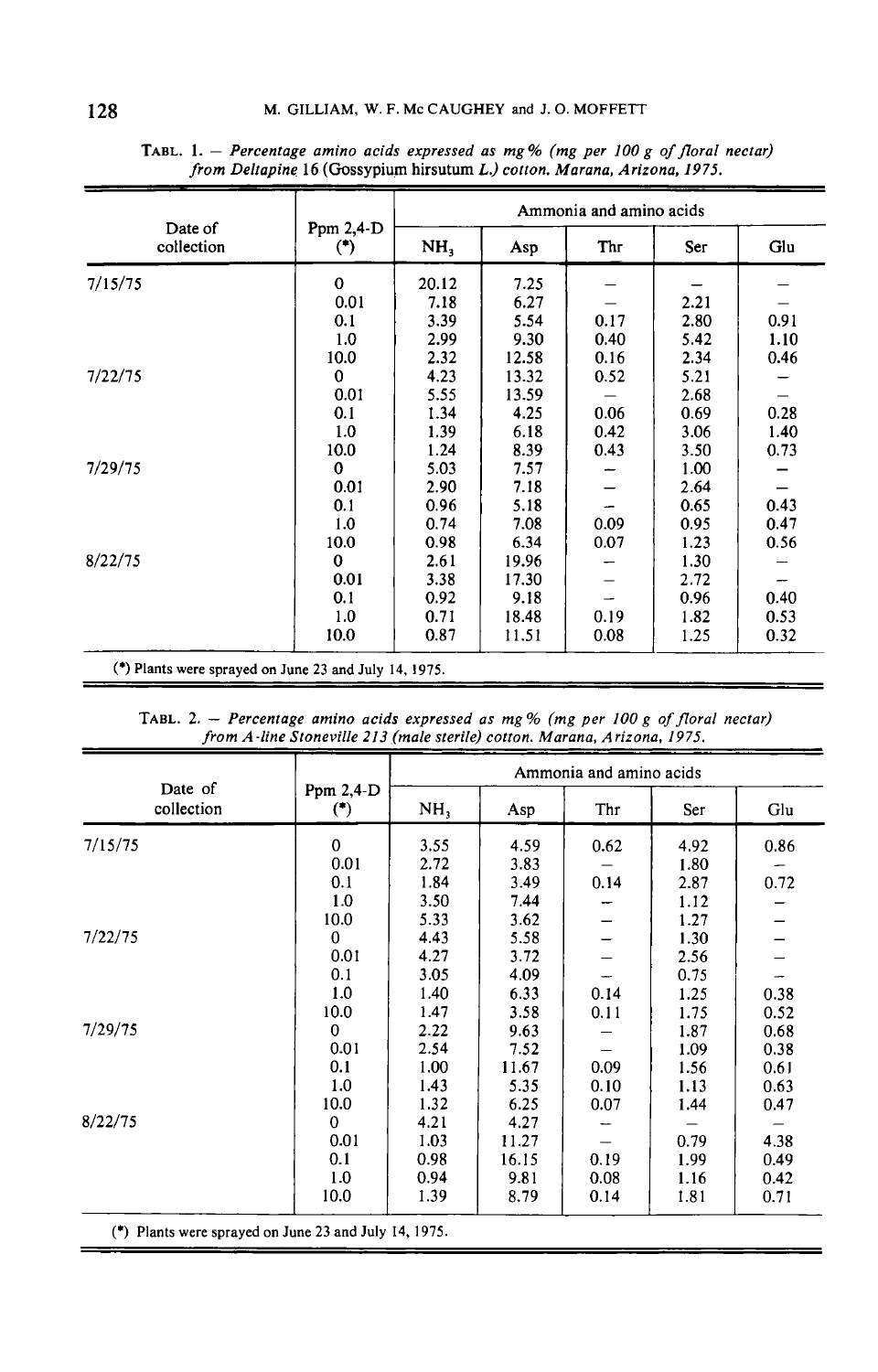| Amino acids<br>and ammonia | Date of collection and treatments $(*)$ |                  |                               |                              |  |  |  |
|----------------------------|-----------------------------------------|------------------|-------------------------------|------------------------------|--|--|--|
|                            | $8/12/76$ -check                        | $8/13/76$ -check | $8/12/76 - 1$ ppm<br>$2,4$ -D | $8/13/76-1$ ppm<br>$2,4 - D$ |  |  |  |
| Lys                        | 0.29                                    | 0.26             | 0.17                          | 0.34                         |  |  |  |
| <b>His</b>                 | 0.20                                    | 0.22             | 0.20                          | 0.24                         |  |  |  |
| NH,                        | 0.57                                    | 0.79             | 0.46                          | 0.73                         |  |  |  |
| Arg                        | 0.15                                    | 0.04             | 0.11                          | 0.07                         |  |  |  |
| Asp                        | 27.78                                   | 21.89            | 24.32                         | 21.82                        |  |  |  |
| Thr                        | 0.48                                    | 0.55             | 0.40                          | 0.61                         |  |  |  |
| Ser                        | 5.86                                    | 5.81             | 4.78                          | 5.60                         |  |  |  |
| Glu                        | 1.01                                    | 1.54             | 0.97                          | 1.53                         |  |  |  |
| Pro                        | 0.30                                    | 0.23             | 0.24                          | 0.29                         |  |  |  |
| Gly                        | 0.09                                    | 0.07             | 0.06                          | 0.09                         |  |  |  |
| Ala                        | 0.23                                    | 0.24             | 0.17                          | 0.28                         |  |  |  |
| Cys                        |                                         |                  |                               |                              |  |  |  |
| Val                        | 0.26                                    | 0.34             | 0.21                          | 0.21                         |  |  |  |
| Met                        |                                         |                  |                               |                              |  |  |  |
| <b>Ile</b>                 | 0.17                                    | 0.15             | 0.14                          | 0.18                         |  |  |  |
| Leu                        | 0.06                                    |                  | 0.04                          | 0.08                         |  |  |  |
| Tyr                        |                                         |                  |                               |                              |  |  |  |
| <b>Phe</b>                 | 0.40                                    | 0.30             | 0.35                          | 0.37                         |  |  |  |

TABL. 3. - Percentage amino acids expressed as mg % (mg per 100 g of floral nectar) from Deltapine 61 (Gossypium hirsutum L.) cotton. Scaton, Arizona, 1976.

from plants treated with 0.1 ppm of 2,4-D. Levels of amino acids minus ammonia fluctuated with both time and treatment.

In nectar from the male sterile A-line cotton (Tabl. 2), trends were less evident because of variability in levels of ammonia, levels of individual amino acids, total amounts of amino acids and total amounts of ammonia plus amino acids. With one exception, threonine was found only in nectar from plants treated with 0.1 ppm or higher concentrations of 2,4-D. Thus, in both cultivars grown at Marana, the levels of amino acids varied both with time and treatment.

Aspartic acid was the predominant amino acid in Deltapine 61 nectar (Tabl. 3) and was present in higher amounts in this cultivar than in either Deltapine 16 or A-line cotton. It comprised approximately 70 % of the total amino acids plus ammonia in the floral nectar. In fact, the three major amino acids (aspartic acid, serine and glutamic acid) made up  $90\%$  of the total found. Much less variation occurred in levels of amino acids and ammonia in Deltapine 61 probably because the floral nectar was sampled on only two consecutive dates and because the treated plants were sprayed only once with 1 ppm of 2,4-D seven weeks before the samples were collected. The largest variations in the nectar occurred in aspartic acid levels of the untreated plants sampled on August 12 and 13, the untreated and treated plants sampled on August 12 and the treated plants sampled on August 12 and 13. Other differences in amino acid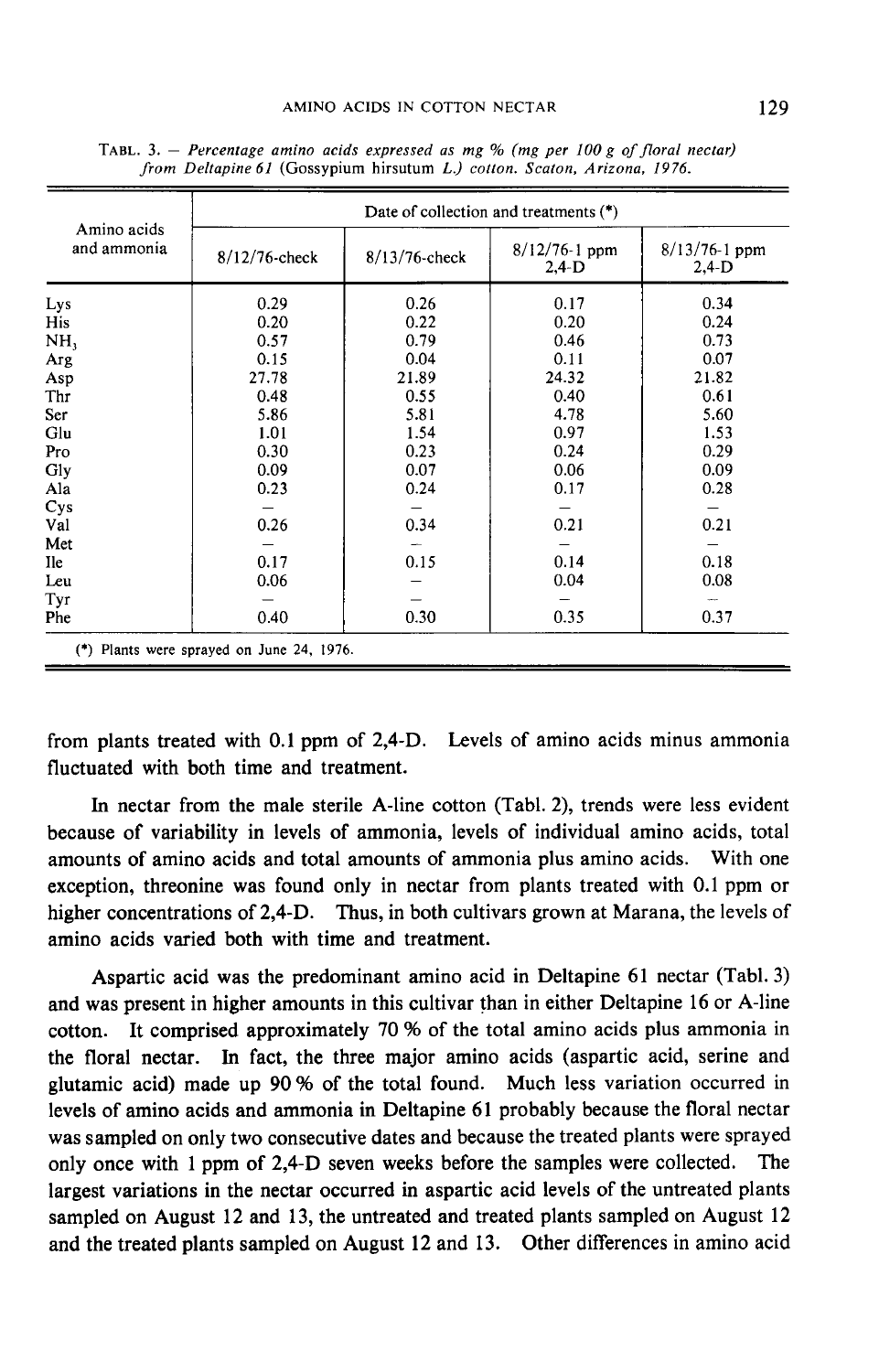levels either between untreated plants, treated plants, or treated vs. untreated plants sampled on the same day were 1 mg % or less.

### DISCUSSION

DISCUSSION<br>In contrast to the extrafloral nectar of cotton (HANNY and ELMORE, 1974), the<br>predominant amino acids in floral nectar of the three cultivars from two locations were aspartic acid, serine, glutamic acid and threonine. Of these, only glutamic acid + In contrast to the extrafloral nectar of cotton (HANNY and ELMORE, 1974), the predominant amino acids in floral nectar of the three cultivars from two locations were aspartic acid, serine, glutamic acid and threonine. Of 1974). Thus, our data support the contention of BAKER *et al.* (1978) that extrafloral nectar differs in its complement of amino acids from that of floral nectar. Thus, our data support the contention of BAKER *et al.* (1978) that extrafloral r differs in its complement of amino acids from that of floral nectar.<br>HANNY and ELMORE (1974) found no qualitative differences in amino acid

extrafloral nectar from five cultivars of G. hirsutum. However, they attributed the quantitative variations in nectar collected at different times to fluctuations in water content once the nectar is secreted and exposed to the environment. The small quantitative differences in amino acid concentrations of Deltapine 61 may also have been caused by fluctuations in water content. No qualitative differences were found in the amino acids of this cultivar.

Fewer amino acids and more quantitative differences were evident in nectar from Deltapine 16 and A-line Stoneville 213 than in nectar from Deltapine 61. These variations may have been caused by environmental conditions, cultivar differences, and/or treatment with 2,4-D. It is known that 2,4-D increases amino and amide<br>nitrogen and prevents the production of certain amino acids from glucose (ALTMAN and variations may ha<br>and/or treatment v<br>nitrogen and prever<br>DITTMER, 1968).<br>The nercentag

The percentage of amino acids present in the nectar from plants sprayed with 2,4- D did not vary consistently from that from untreated plants. Moreover, the overall quantity of nectar amino acids per flower increased in treated plants since spraying with 2,4-D increased the volume of floral nectar by more than  $30\%$  in some cases (MOFFETT *et al.*, 1980).

BUTLER et al. (1972) showed that the amounts and kinds of sugars in the floral nectar of cotton differ with species and time. Our work demonstrates that this is also the case with amino acids. Knowledge of these variations is important in synchrony of cultivation with insect pollinators.

Received for publication in August 1980.

# RÉSUMÉ

# LES ACIDES AMINÉS DU NECTAR FLORAL DE COTONNIER

Dans de nombreuses régions de culture du coton (Gossypium spp.), on considère cette plante comme étant d'un intérêt mellifère majeur. L'abeille (Apis mellifica) elle aussi est utile au cotonnier et c'est proba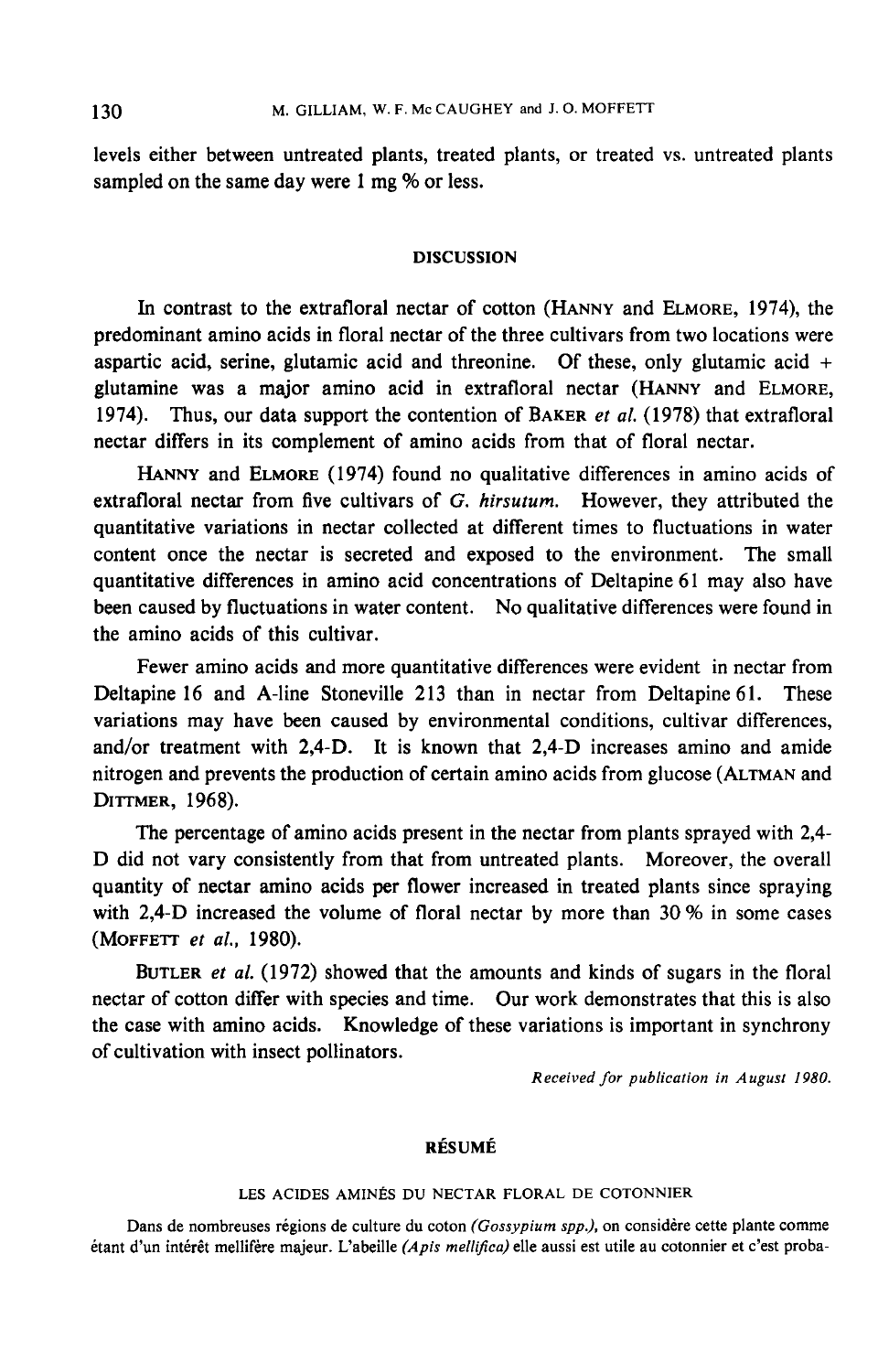blement l'insecte qu'on utilisera dans la plupart des cas pour polliniser les fleurs mâle-stérile dans la production de semences hybrides. Étant donnée l'importance du nectar floral dans l'attraction des abeilles vers les fleurs pour la pollinisation, nous avons analysé le nectar de trois variétés pour en déterminer les acides aminés. Nous avons également analysé du nectar de plants de cotonnier qui avaient été pulvérisés avec de l'herbicide 2,4-D à 4 concentrations différentes (0,01; 0,1; 1,0 et 10 ppm), puisqu'un travail précédent avait montré que le 2,4-D augmentait le volume du nectar floral.

Les échantillons de nectar ont été prélevés sur des fleurs de cotonnier qui avaient été ensachées au stade de bourgeon avancé le jour précédent. On a cultivé deux variétés (Deltapine 16 et Stoneville 213, lignée A) en un lieu et la troisième variété (Deltapine 61) en un autre endroit. Un analyseur d'acides aminés a été utilisé pour déterminer les acides aminés libres.

Seuls quatre acides aminés (acide aspartique, sérine, thréonine et acide glutamique) ont été trouvés dans le nectar de Deltapine 16 et de Stoneville 213 lignée A. Ces acides aminés sont également ceux qui prédominaient dans le nectar de Deltapine 61. Celui-ci renfermait pourtant 14 des 17 acides aminés détectables par les méthodes utilisées. Seules la cystine, la méthionine et la tyrosine en étaient absentes.

Les acides aminés du nectar provenant de plantes traitées avec différentes concentrations de 2,4-D ont varié avec le temps et le traitement. Néanmoins la quantité globale d'acides aminés du nectar par fleur s'est accrue dans toutes les variétés traitées puisque le 2,4-D a augmenté le volume de nectar floral de plus de 30 % dans certains cas.

### ZUSAMMENFASSUNG

#### AMINOSÄUREN IM BLÜTENNEKTAR DER BAUMWOLLE

In vielen Gebieten, in denen man Baumwolle (Gossypium) anpflanzt, wird sie als wichtige Honigpflanze betrachtet. Die Honigbiene (Apis mellifera) ist auch für die Baumwolle von Nutzen, sie ist wahrscheinlich das einzige Insekt, das in den meisten Fällen dazu verwendet wird, den Pollen von den männlichen sterilen Blüten bei der Erzeugung von Baumwoll-Hybridsaat zu übertragen. Wegen der Bedeutung des Blütennektars für die Anlockung der Honigbienen zur Bestäubung der Blüten haben wir den Nektar von drei Zuchtsorten auf Aminosäuren üntersucht. Ausserdem haben. wir den Nektar von Baumwollpflanzen in die Untersuchung mit einbezogen, die mit dem Herbizid 2,4-D in vier Konzentrationen (0,01, 0,1, I,0 und lOppm) behandelt worden waren, denn in früheren Versuchen hatte sich ergeben, dass 2,4-D die Menge des Blütennektars erhöht.

Aus Baumwollblüten, die am vorhergehenden Tag im späten Knospenstadium eingebeutelt worden waren, wurden Nektarproben gesammelt. Zwei Sorten (Deltapine 16 und A-line Stoneville 213) waren an einer Stelle angebaut, eine andere Sorte (Deltapine 61) an einer anderen Stelle. Zur Bestimmung der vorhandenen freien Aminosäuren wurde ein Aminosäuren-Analysator benutzt.

Nur vier Aminosäuren (Asparaginsäure, Serin, Threonin und Glutaminsäure) wurden im Nektar von Deltapine 16 und von A-line Stoneville 213 gefunden. Diese Aminosäuren waren auch im Nektar von Deltapine 61 vorherrschend. Aber der Nektar von dieser Sorte enthielt 14 von den 17 Aminosäuren, die mit der benutzten Technik nachgewiesen werden konnten. Nur Cystin, Methionin und Tyrosin waren nicht vorhanden.

Im Nektar von Pflanzen, die zweimal mit verschiedenen Konzentrationen von 2,4-D besprüht worden waren, schwankten die Aminosäuren sowohl mit der Zeit wie mit der Behandlungsart. Die D die Menge des Blütennektars in einigen Fällen um mehr als 30 % steigerte.

#### REFERENCES

ALTMAN P. L., DITTMER D. S. (ed.), 1968. - « Metabolism », 478-479, Federation of American Societies for Experimental Biology, Bethesda, Maryland.